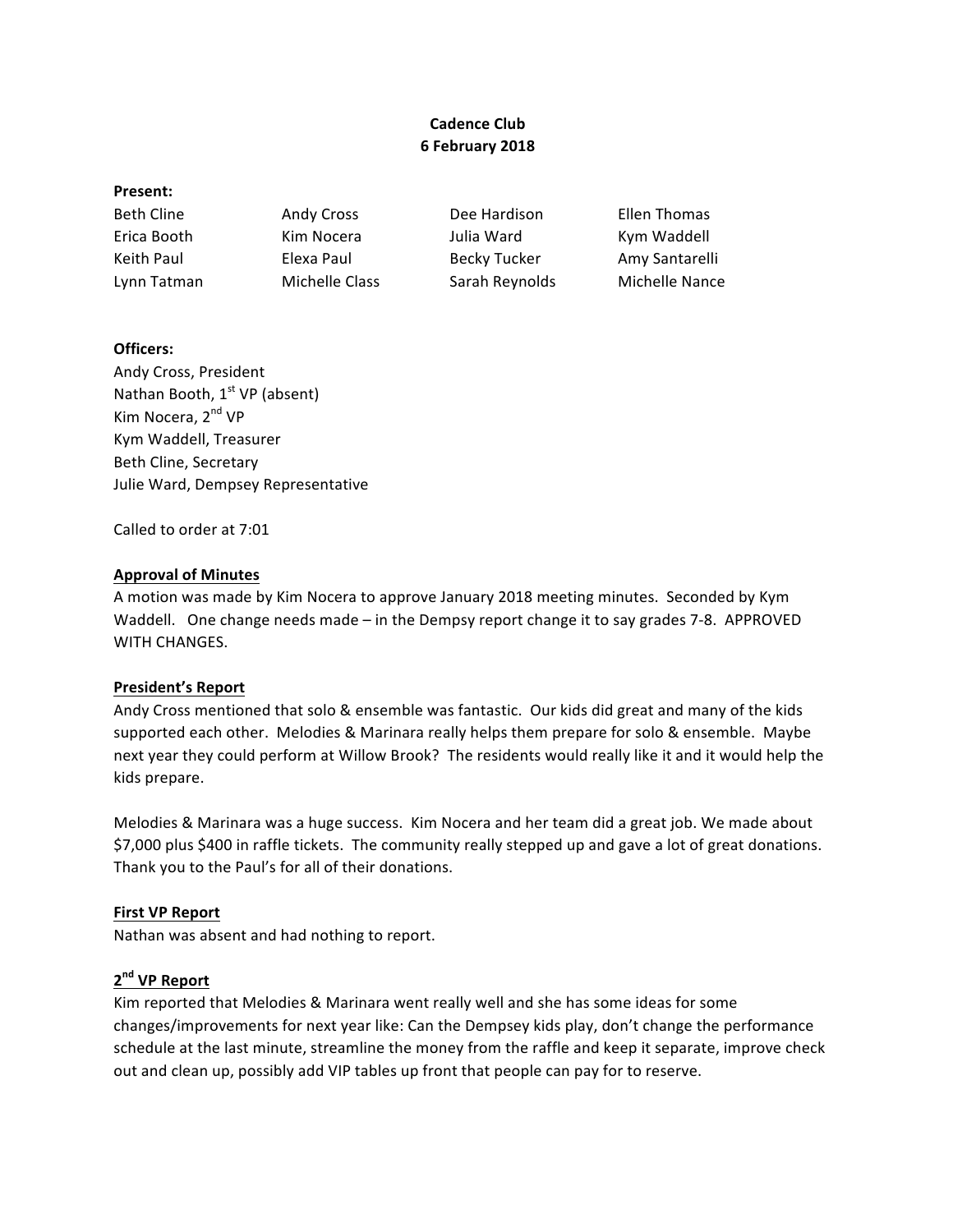Upcoming Fundraisers: 2/17 Texas Roadhouse dine to donate Looking for a dine to donate for March - Shorty's maybe? 4/21 Pub Crawl Food truck festival in Summer (she needs some people to help plan this)

### **Treasures Report**

Kym reported the balance in checking account is \$25,057.17 without money set aside for Ireland. Several checks finally cleared.

### **Dempsey Representative Report**

Julia Ward reported that the kids are getting ready for the Spring Concert. They will be starting a fundraiser next month.

### **Directors Report**

Andy Doherty thanked Kim and her committee for their hard work at Melodies & Marinara. The kids were helpful.

There were some great performances at solo & ensemble and the support the kids gave each other was great. His day was very stressful but it was worth it.

They had a great meeting for Ireland. Everyone needs to turn in their forms.

Contest will be at Centerburg High School on March 3<sup>rd</sup> for both groups. Concert band will perform in class C and Symphonic band will be in class A. There will be some after school rehearsals that will be mandatory. 

The concert on February  $28<sup>th</sup>$  has been cancelled.

### **New Business**

It was asked what is being done to improve the visual portion for next year's marching band with the guard in particular. They seem to be lagging behind. Will they be hiring a new instructor? Can the outgoing Seniors hold a clinic for younger guard members? Mr. Doherty responded that he has been looking for a new guard instructor but they are hard to find. He will be asking around at the OMEA conference. He is thinking about starting rehearsals for guard in May.

Board Members – Nominations are next month for new board members and then a vote will be held in April. Are there any parents interested in getting involved?

There will be a budget meeting soon. Kym will send an email with some date suggestions and it will be held at the school.

Next Cadence Club meeting is March 6th.